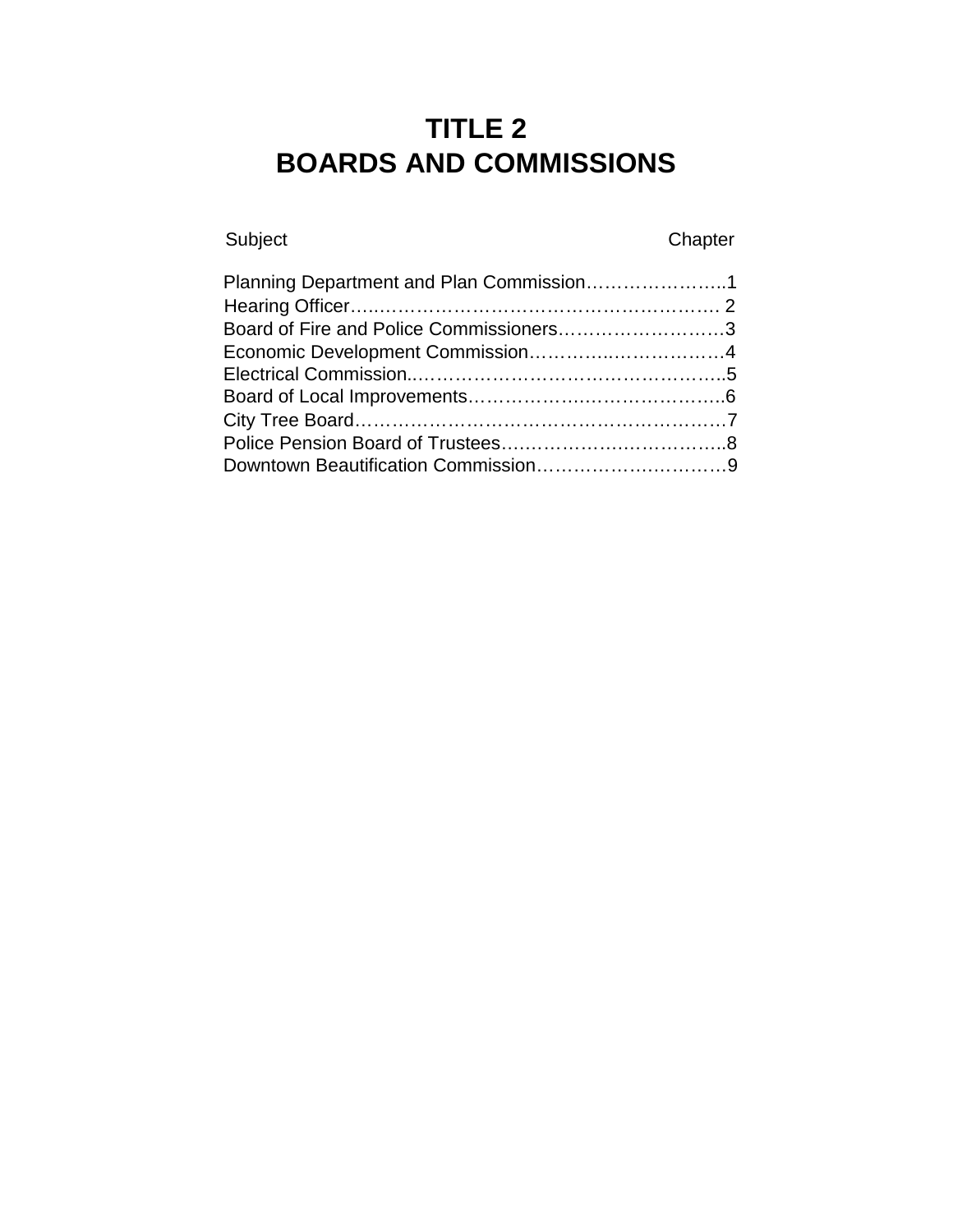# **PLANNING DEPARTMENT AND PLAN COMMISSION**

**SECTION:** 

- **2-1-1: Planning Department Created; Composition**
- **2-1-2: Powers of Planning Department**
- **2-1-3: Plan Commission Created; Composition**
- **2-1-4: Appointment; Terms of Office**
- **2-1-5: Vacancies in Office**
- **2-1-6: Organization**
- **2-1-7: Powers of Plan Commission**

### **2-1-1: PLANNING DEPARTMENT CREATED; COMPOSITION:**

As authorized by State statute, there is hereby created a Planning Department, consisting of the City Administrator, Director of Public Works and the other City staff as the City Administrator deems necessary. The City Administrator shall act as head of the Planning Department. (Ord. 857, 5-10-1994)

### **2-1-2: POWERS OF PLANNING DEPARTMENT:**

The Planning Department shall have the following powers and the same powers as are provided by law to plan commissions, and whenever the term Plan Commission is used in this Code, such term shall be deemed to include the term Planning Department:

- A. To prepare and recommend to the corporate authorities, from time to time, plans for specific improvements in pursuance of the Official Comprehensive Plan.
- B. To recommend reasonable requirements in reference to streets, alleys, public grounds and other improvements within the corporate limits and contiguous territory not more than one and one-half (1 1/2) miles beyond the corporate limits and not included in any municipality.
- C. To recommend ordinances establishing reasonable standards of design for subdivisions and resubdivisions of unimproved land and of areas subject to redevelopment in respect to public improvements as provided by statute or ordinance.
- D. To schedule and hold public hearings in regard to proposed ordinances or resolutions to: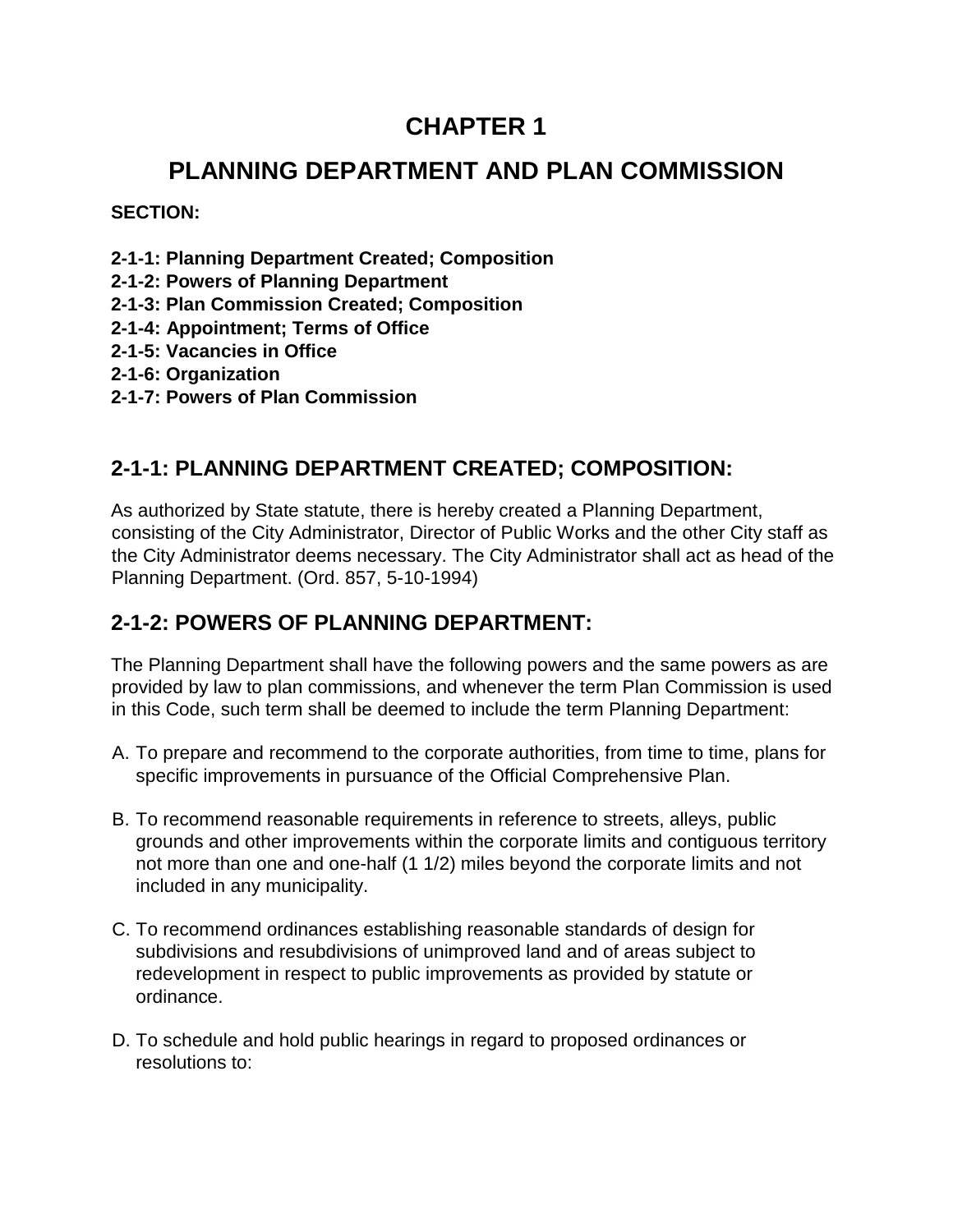- 1. Receive a donation of land and/or cash contribution for a school or other public purpose.
- 2. Approve a subdivision or resubdivision of land.
- 3. Permit a special use. (Ord. 857, 5-10-1994)
- 4. Variation or appeal regarding any zoning ordinance of the City, only by written approval of the hearing officer. (Ord. 2017-8, 03-07-2017)
- E. To exercise such other powers as may be provided by statute (65 ILCS 5/11-12-5) or ordinance. (Ord. 857, 5-10-1994)

### **2-1-3: PLAN COMMISSION CREATED; COMPOSITION:**

As authorized by State statute, there is hereby created a Plan Commission for the City, which Commission shall consist of seven (7) members. (Ord. 857, 5-10-1994)

# **2-1-4: APPOINTMENT; TERMS OF OFFICE:**

The membership of the Plan Commission shall be appointed by the Mayor by and with the consent of the City Council. The terms of office of the members of the Plan Commission shall be for five (5) years; provided, that the term of members thereof first appointed shall be as follows: one member to serve for one year, two (2) members to serve for two (2) years, one member to serve for three (3) years, two (2) members to serve for four (4) years and one member to serve for five (5) years. Current members of the Plan Commission may continue to serve the unexpired portions of their respective terms. The terms of all members expire on the second Tuesday in May in the last year of their respective terms regardless of the actual date of appointment, but the member whose term is expiring shall continue to hold his office until his successor is appointed as provided hereunder. (Ord. 857, 5-10-1994)

### **2-1-5: VACANCIES IN OFFICE:**

In the event a vacancy shall occur in the membership of the Plan Commission, the vacancy so existing shall be filled by appointment as provided herein for the membership of the Plan Commission, and a person so appointed shall complete the term of the member replaced or until his successor is duly appointed. (Ord. 857, 5- 1094)

### **2-1-6: ORGANIZATION:**

A. Officers: The Mayor shall designate with confirmation by the City Council, one of the members of the Plan Commission as chairman for a period of (1) year. The Plan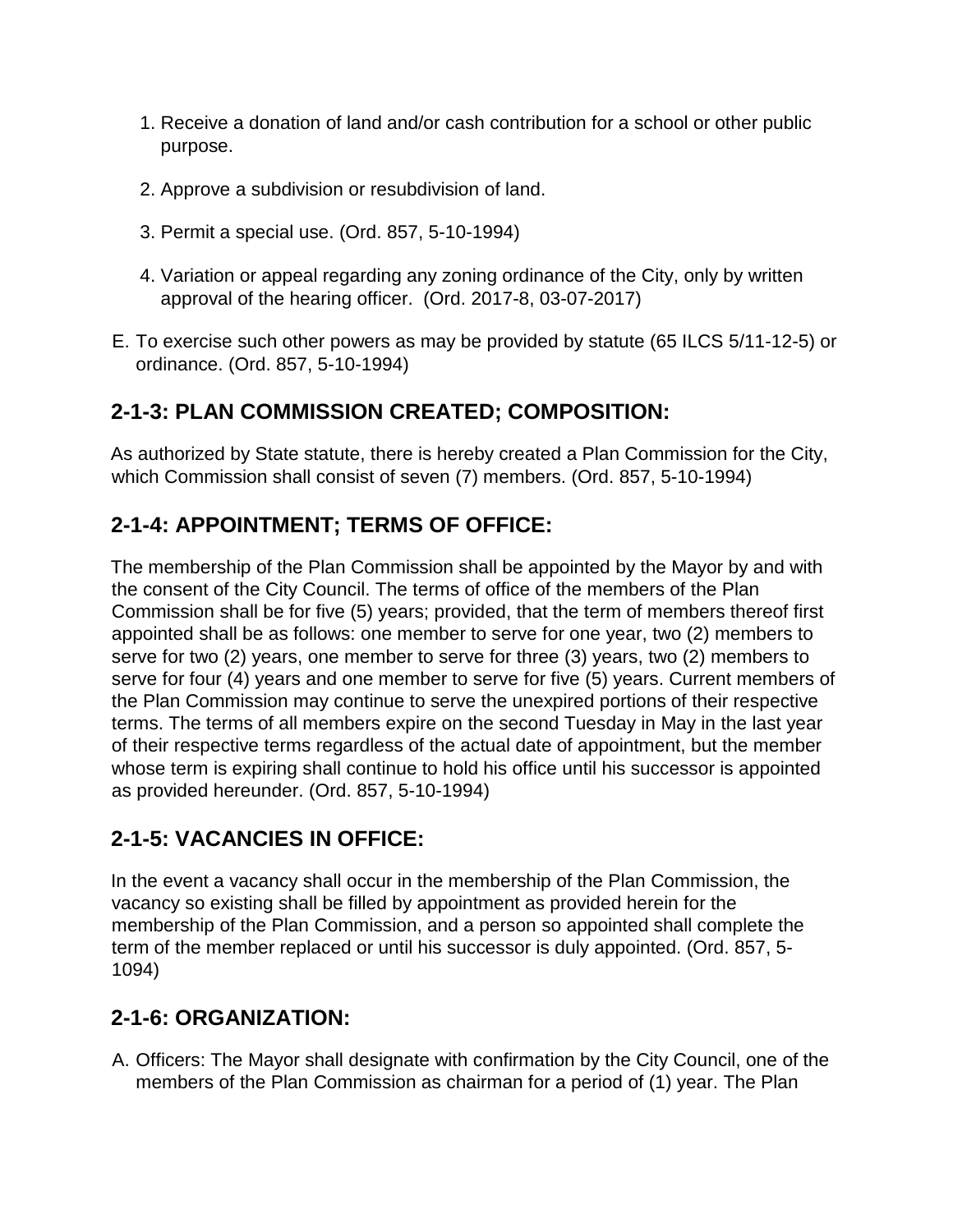Commission shall elect a Vice Chairman and such other officers as deemed necessary.

- B. Meetings: All meetings of the Plan Commission shall be held at the call of the Chairman, and at such time as the Plan Commission may determine.
- C. Rules and Procedures: Refer to Title 11, the Unified Development Ordinance. (Ord. 2017-8, 03-07-2017)

# **2-1-7: POWERS OF PLAN COMMISSION:**

The Plan Commission shall have the following powers:

- A. To prepare and recommend to the corporate authorities a Comprehensive Plan for the present and future development or redevelopment of the City.
- B. To recommend changes, from time to time, in the Official Comprehensive Plan.
- C. To schedule and hold public hearings in regard to ordinances or resolutions to adopt a Comprehensive Plan or amendment thereto.
- D. To give aid to officials of the City, including the Planning Department, charged with the inspection of improvements embraced within the Official Comprehensive Plan.
- E. To exercise authority in the conduct of matters of planning as may be referred to the Plan Commission, from time to time, by the Planning Department or the corporate authorities.
- F. To exercise such other powers as may be provided by ordinance. (Ord. 857, 5-10- 94)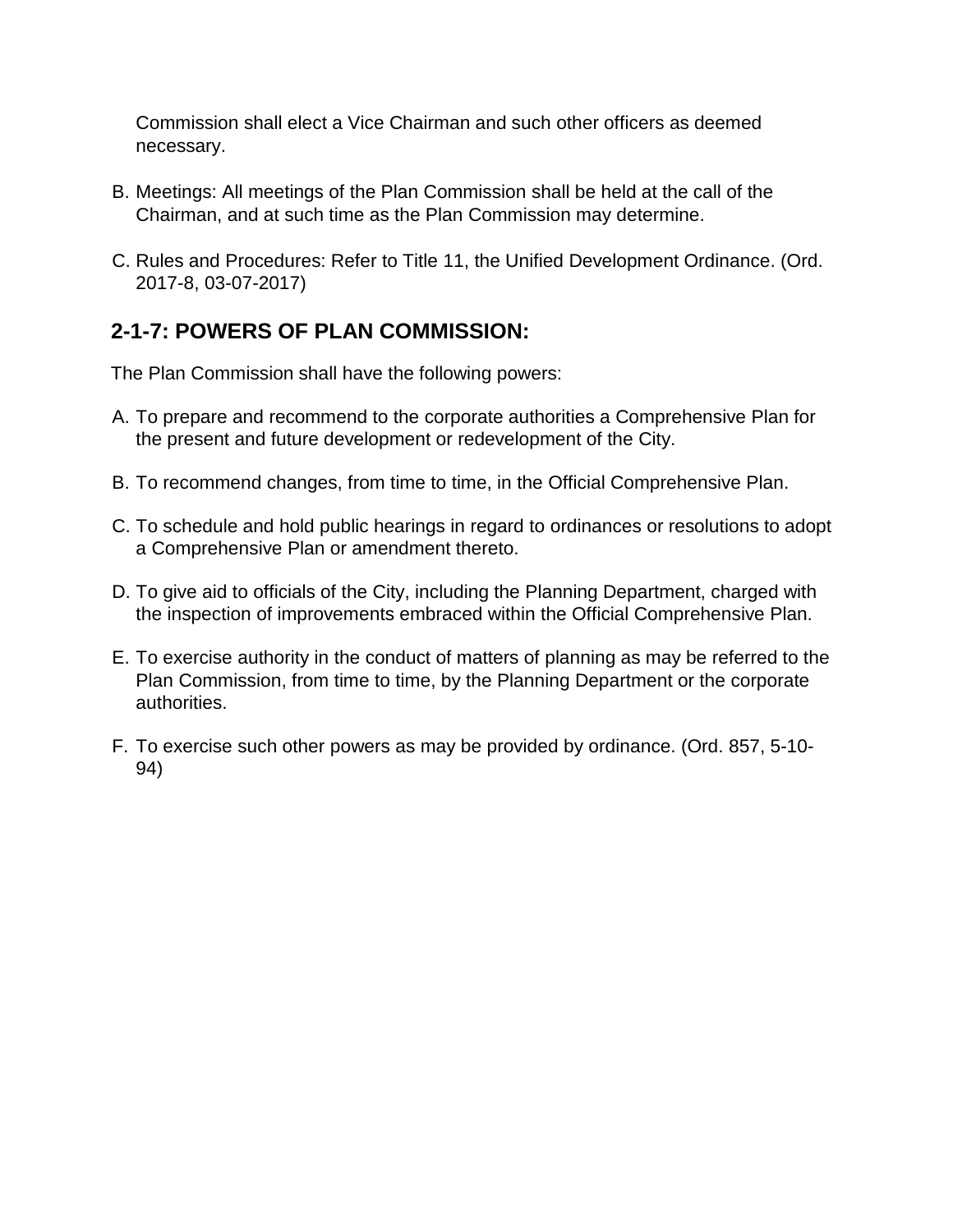# **HEARING OFFICER**

### **SECTION:**

- **2-2-1: Hearing Officer Established**
- **2-2-2: Qualification and Appointment**
- **2-2-3: Compensation and Hearing Fees**
- **2-2-4: Duties and Powers**

### **2-2-1: HEARING OFFICER ESTABLISHED:**

As authorized by State statute, there is hereby created the position of Hearing Officer for the City of Genoa. (Ord. 858, 4-26-94)

### **2-2-2: QUALIFICATION AND APPOINTMENT:**

The Hearing Officer shall be appointed by the Mayor with the advice and consent of the majority members of the City Council present and voting thereon. (Ord. 2017-8, 03-07- 2017)

### **2-2-3: COMPENSATION AND HEARING FEES:**

The Hearing Officer shall receive such compensation as the corporate authorities may from time to time provide. A schedule of fees shall be established to defray the costs of a Hearing Officer. (Ord. 858, 4-26-94)

# **2-2-4: DUTIES AND POWERS:**

The Hearing Officer shall have the following responsibilities with regard to this Title:

- A. To hear and decide appeals in which it is alleged there is an error in any order, requirement, decision, interpretation or determination (hereinafter referred to collectively as "decision") made by the Development Administrator.
- B. To hear and review all applicants for variations from the regulations and restrictions imposed by this Title and recommend with respect there to the City.
- C. To hear and report to the Mayor and the City Council on such other matters as may be referred to it by the Mayor and City Council subject to the provisions of this Title.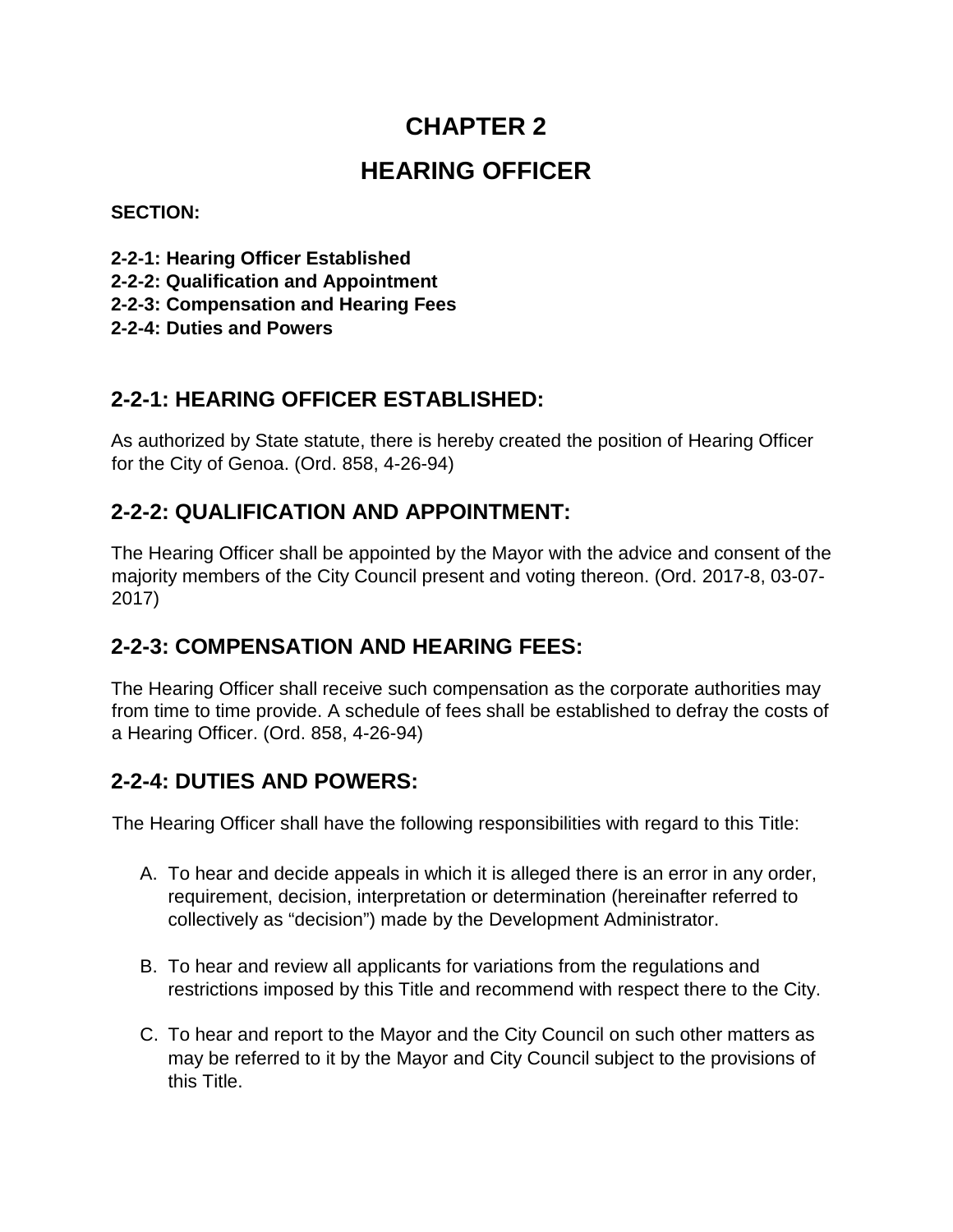D. Perform such other duties as may be assigned from time to time by the City Council. (Ord. 2017-8, 03-07-2017)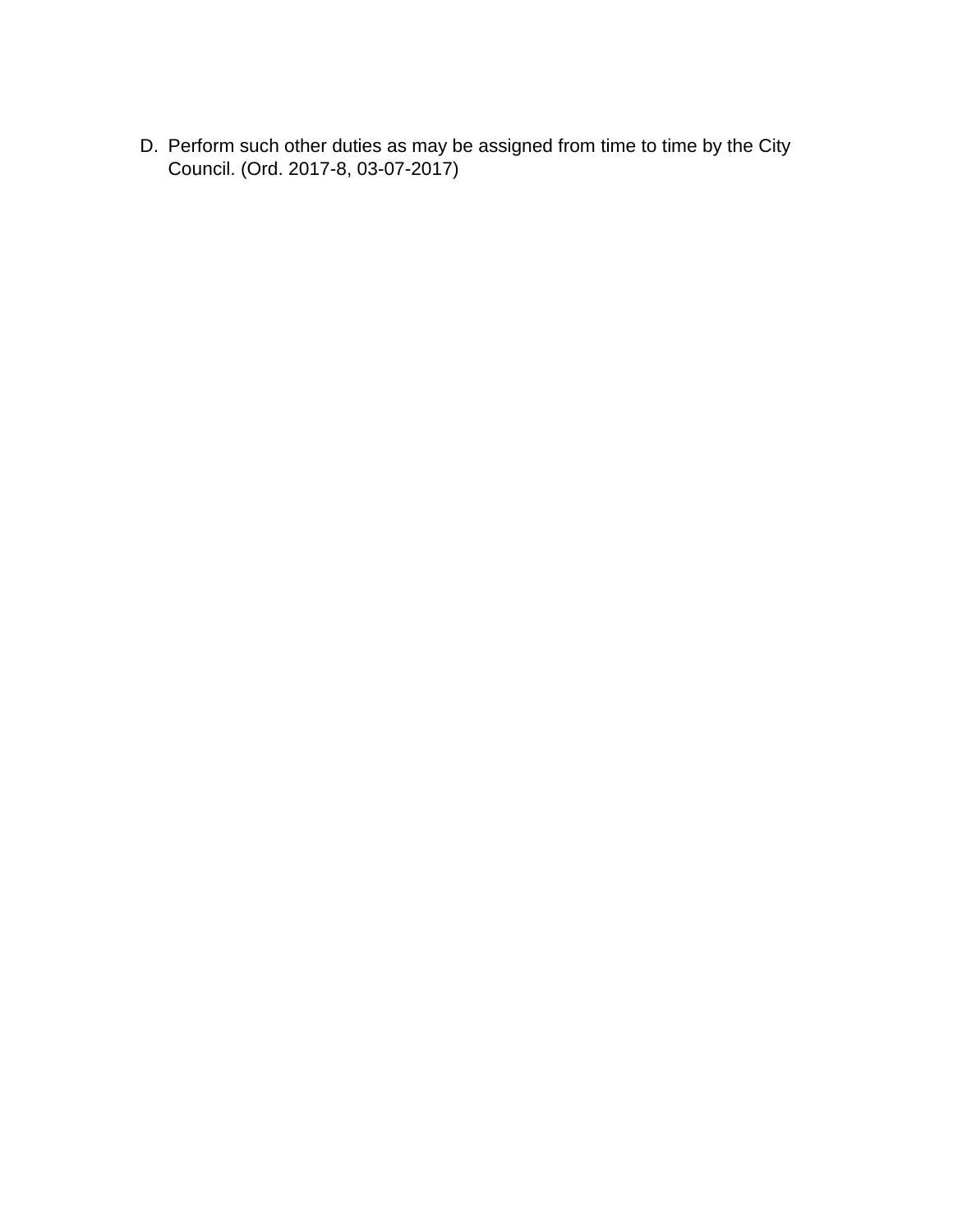# **BOARD OF FIRE AND POLICE COMMISSIONERS**

**SECTION:** 

- **2-3-1: Board Established**
- **2-3-2: Composition; Appointments and Terms**
- **2-3-3: Powers and Duties**

### **2-3-1: BOARD ESTABLISHED:**

There is established a Board of Fire and Police Commissioners as provided by law  $12$ . (1978 Code §3.10)

# **2-3-2: COMPOSITION; APPOINTMENTS AND TERMS:**

- A. The Board of Fire and Police Commissioners shall consist of three (3) members whose terms of office shall be three (3) years and until their respective successors are appointed and have qualified, except as provided in this Section. No such appointment, however, shall be made by the Mayor within thirty (30) days before the expiration of his term of office.
- B. The Mayor shall appoint the first members of the Board. One of the members shall be appointed to serve until the end of the then current Municipal year, another to serve until the end of the Municipal year next ensuing and the third to serve until the end of the Municipal year second next ensuing, but every member shall serve until his successor is appointed and has qualified. (1978 Code §3.10)

# **2-3-3: POWERS AND DUTIES:**

- A. Appoint Police Officers: The Board of Fire and Police Commissioners shall appoint all officers and members of the Police Department of the Municipality, except the Chief of Police. All appointments within the Department, other than those of the lowest rank, however, shall be from the rank next below that to which the appointment is made, except the Chief of Police. The Chief of Police shall be appointed by the Mayor with the advice and consent of the City Council.
- B. Other Powers and Duties: The Board of Fire and Police Commissioners shall perform and carry out all the terms and provisions contained in the Board of Fire and Police Commissioners Act , which shall be incorporated by reference the same as if set forth at length and in detail and as from time to time amended. (1978 §3.10; 1993 Code)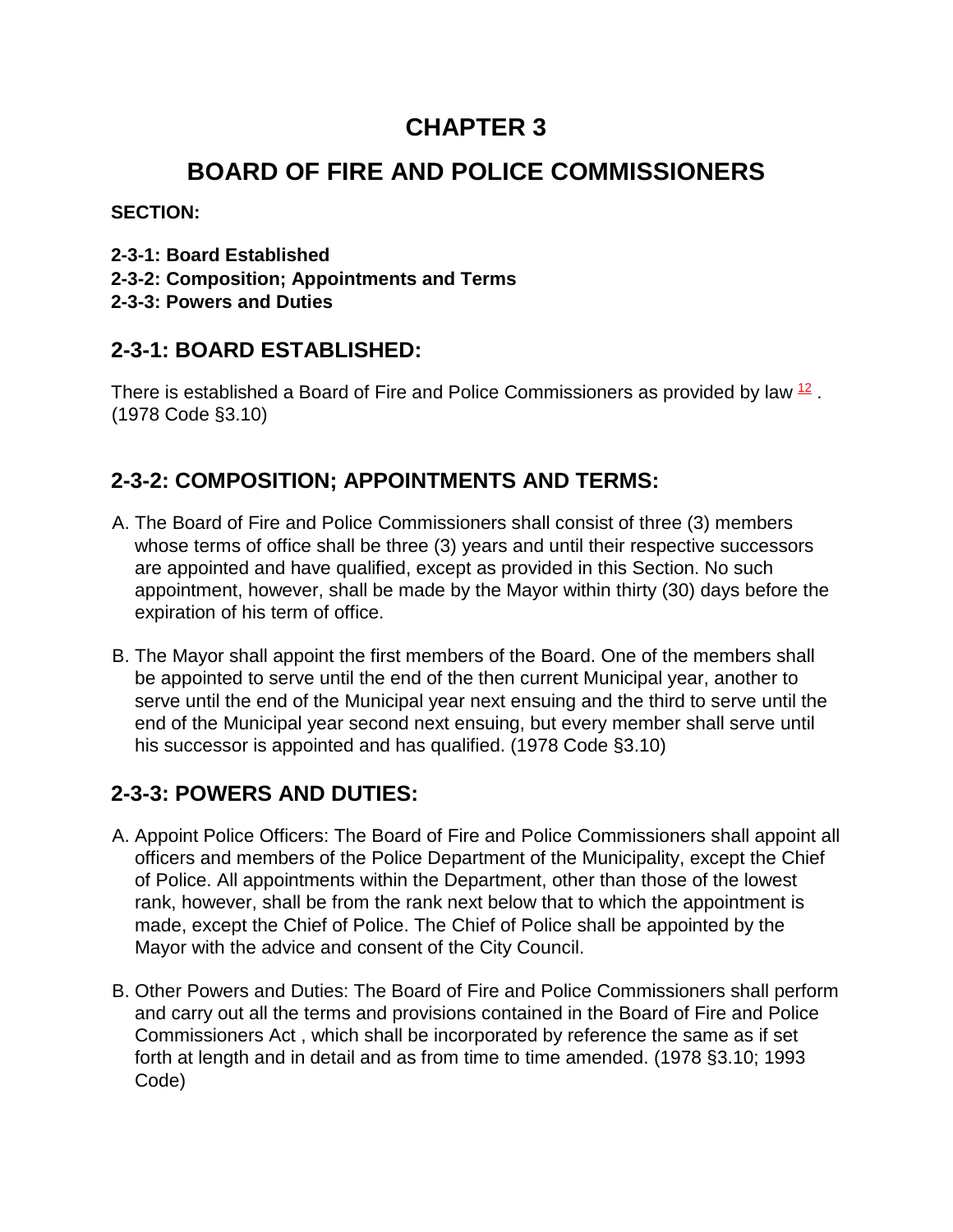### **2-3-4: POWERS AND DUTIES:**

Before entering upon the duties of office, each Police and Fire Commissioner shall execute a fidelity bond to the City in the penal sum of one thousand dollars (\$1,000) conditioned upon the faithful performance of duties. The City shall pay the premium of such bond.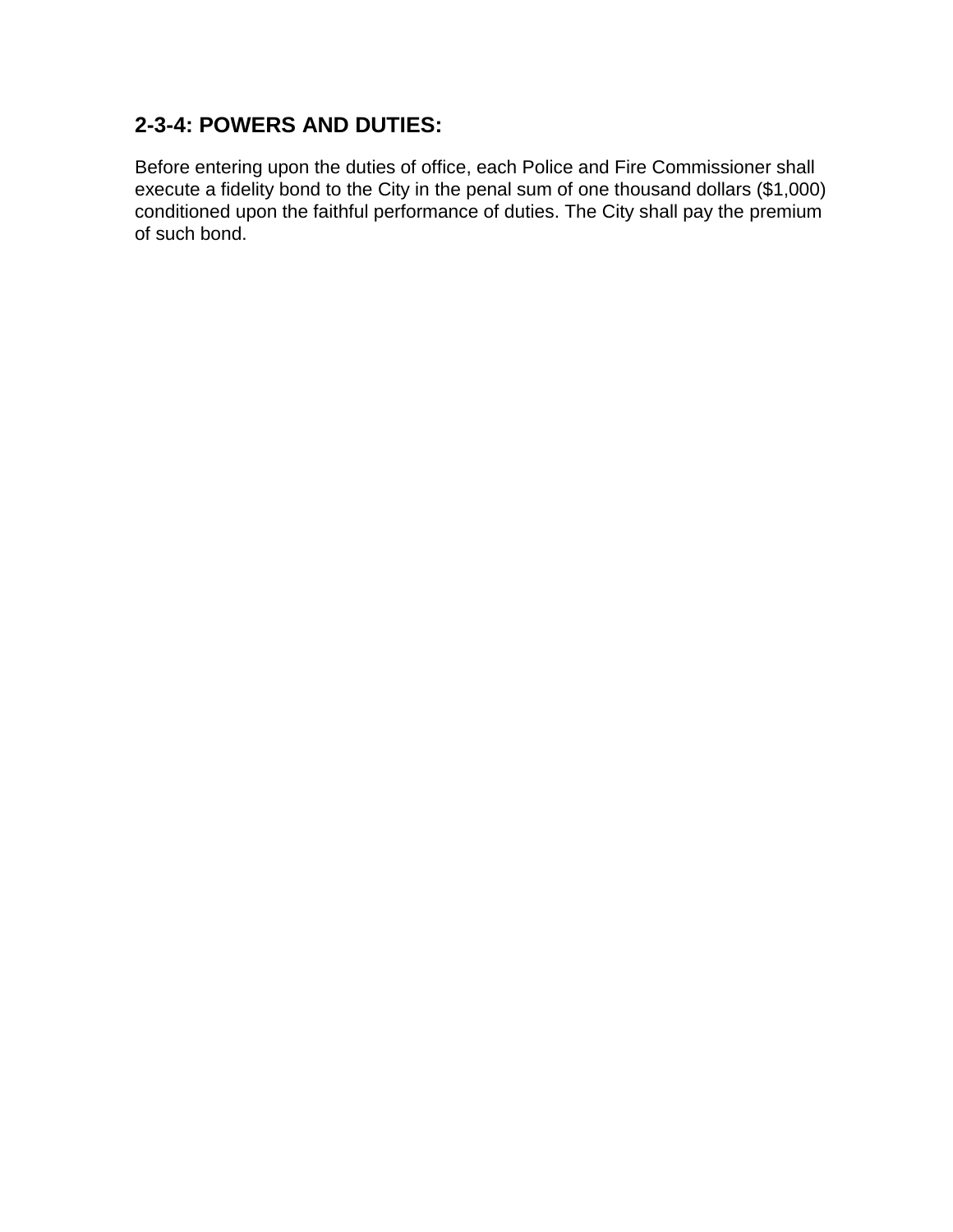# **ECONOMIC DEVELOPMENT COMMISSION**

**SECTION:** 

- **2-4-1: Creation, Composition, Appointments, and Terms**
- **2-4-2: Mission and Duties**
- **2-4-3: Meetings and Rules**
- **2-4-4: Annual Report**
- **2-4-5 Limitations on Powers**

### **2-4-1: CREATION, COMPOSITION, APPOINTMENTS, AND TERMS:**

- A. An Economic Development Commission is hereby authorized and established.
- B. Appointment and Terms: The Commission shall consist of five (5) members appointed by the Mayor with the consent of the City Council with each member appointed for a term of 3 years.
- C. Officers: The Mayor shall designate with confirmation by the City Council, one of the members of the Economic Development Commission as chairman for a period of one year. The Economic Development Commission shall elect a vice chairman and such other officers as deemed necessary. These officers shall be elected at the first meeting after the second Tuesday of May. Committees, as deemed necessary to carry out the activities of the Commission, shall be appointed by the chairman.
- D. Vacancies: Vacancies shall be filled for the unexpired term of any member by appointment by the Mayor with the consent of the City Council. If a vacancy in the chairmanship is created, the vice chairman shall serve as chairman until the Mayor designates a chairman to serve the unexpired term.
- E. Ex Officio Members: The Mayor, the Deputy Mayor, one Alderman chosen by the Mayor, the members of the Plan Commission, the Executive Director of the DeKalb County Economic Development Corporation, and the Executive Director of the Genoa Chamber of Commerce shall serve as ex officio members of the Commission. (Ord. 99-25-5r, 8-3-1999)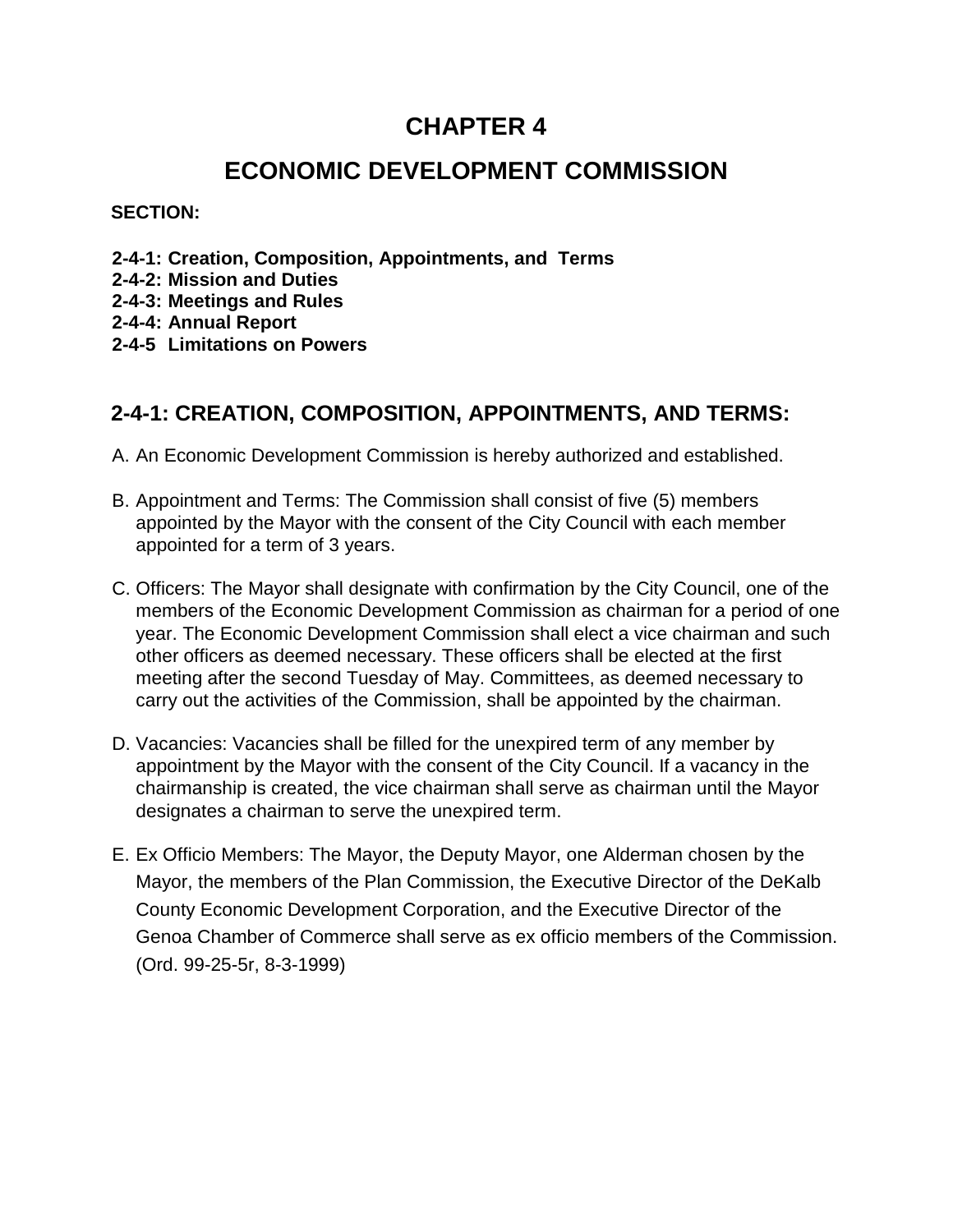### **2-4-2: MISSION AND DUTIES:**

The City of Genoa's Economic Development Commission is an advisory committee of forward thinking local leaders who provide leadership and strategic guidance to City Council, Staff, and Businesses.

- A. Mission: The Economic Development Commission's mission is to promote and develop business and industry for the purposes of strengthening the local economy, providing jobs, and expanding the City's tax base.
- B. The Economic Development Commission of the City shall have the following duties: i.To review applications for grants, loans, and other financial incentives or inducements related to economic development prospects, and recommend with respect thereto, to the City Council.
	- ii.To initiate, direct and review, from time to time, studies of the economic development characteristics of the City.
	- iii.To provide strategic recommendations for the maintenance of the economic health of the existing community which includes attracting and retaining industrial, commercial, and residential development as well as other supporting services which will provide quality job opportunities and broaden the tax base and enhance the quality of life in the City of Genoa.
	- iv.To review, and analyze various statistics, trends and reports to keep abreast on issues that may affect economic development policy in Genoa.
	- v.To cooperate with local governments, economic development organizations including the DeKalb County Economic Development Corporation, the Genoa Area Chamber of Commerce, educational institutions, convention and visitors bureaus, and other City organizations and commissions in their marketing and promotion efforts to attract new business to the Community.
	- vi.To work with community stakeholders to identify and attract key businesses and recommend infrastructure and policy improvements, such as incentive programs, to attract economic development.
	- vii.To provide assistance to City Staff as requested to meet project goals and deadlines, including assistance to the City Council in an advisory capacity in matters related to the City's activities under the State of Illinois Business Development and Redevelopment District statute.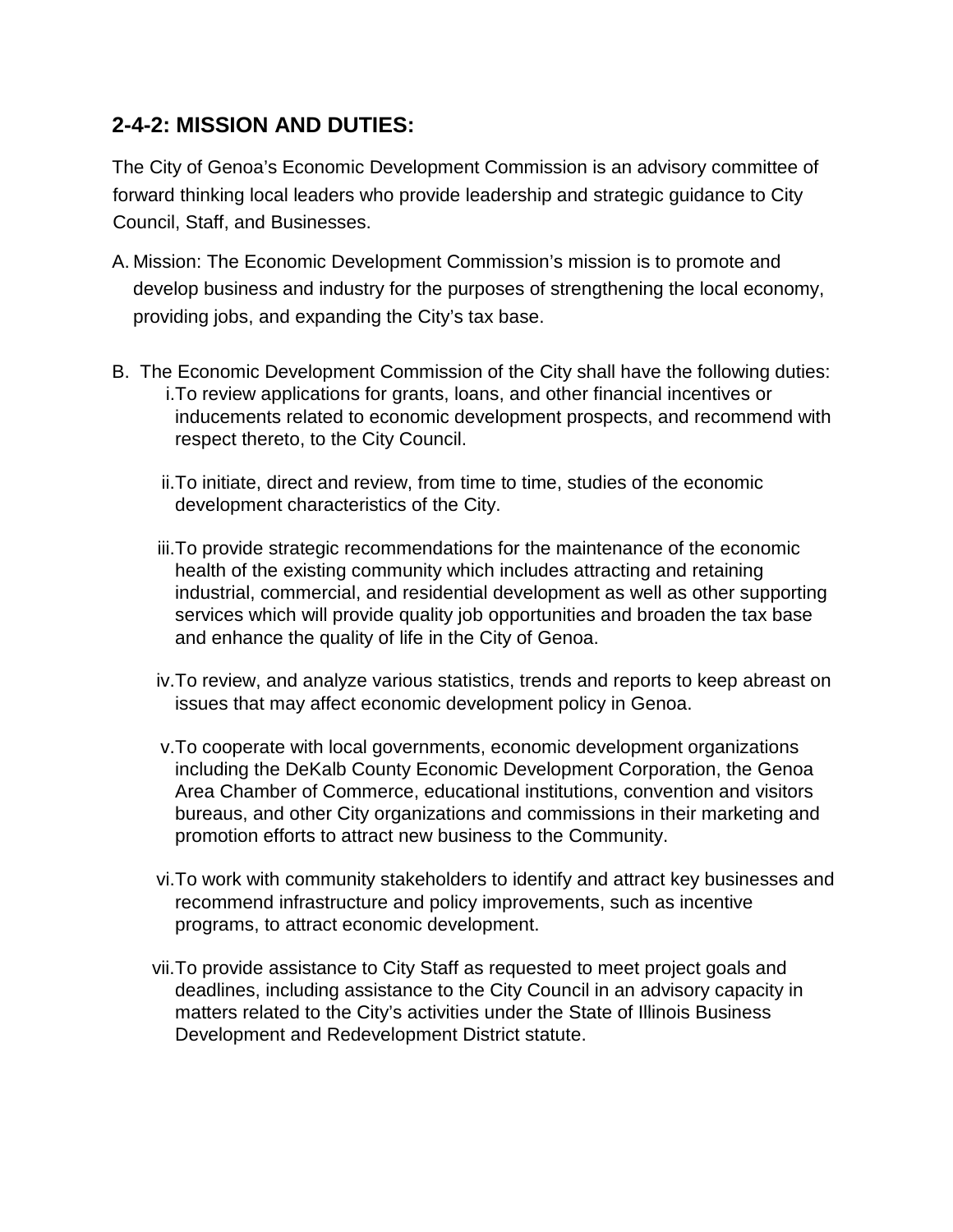- viii.To provide an annual update to the City Council on the activities of the Commission.
- ix.To recommend goals and methods for enhancing the relationship between the City and its business community.
- x.To make recommendations to the City Council on how to improve the overall competitiveness of the community and how to create opportunities and developable sites for future economic development.

# **2-4-3: MEETINGS AND RULES:**

Meetings dates and times shall be established on an Annual basis and published in the City's Annual Meeting Calendar on the City website.Meetings shall comply with the Illinois Open Meetings Act.

### **2-4-4: ANNUAL REPORT:**

Each May, the Commission shall prepare and deliver to the Mayor a report addressing business development and economic growth within the City during the past twelve (12) months and specifically include economic prospects and trends within the City of Genoa and a description of the activities of the commission during that time.

### **2-4-5: LIMITATIONS ON POWERS:**

The Commission shall not be authorized to expend any funds of the City and may not enter into any contract in its name or in the name of the City without prior authorization of the City Council. (Ordinance 2021-19, 06-02-2021)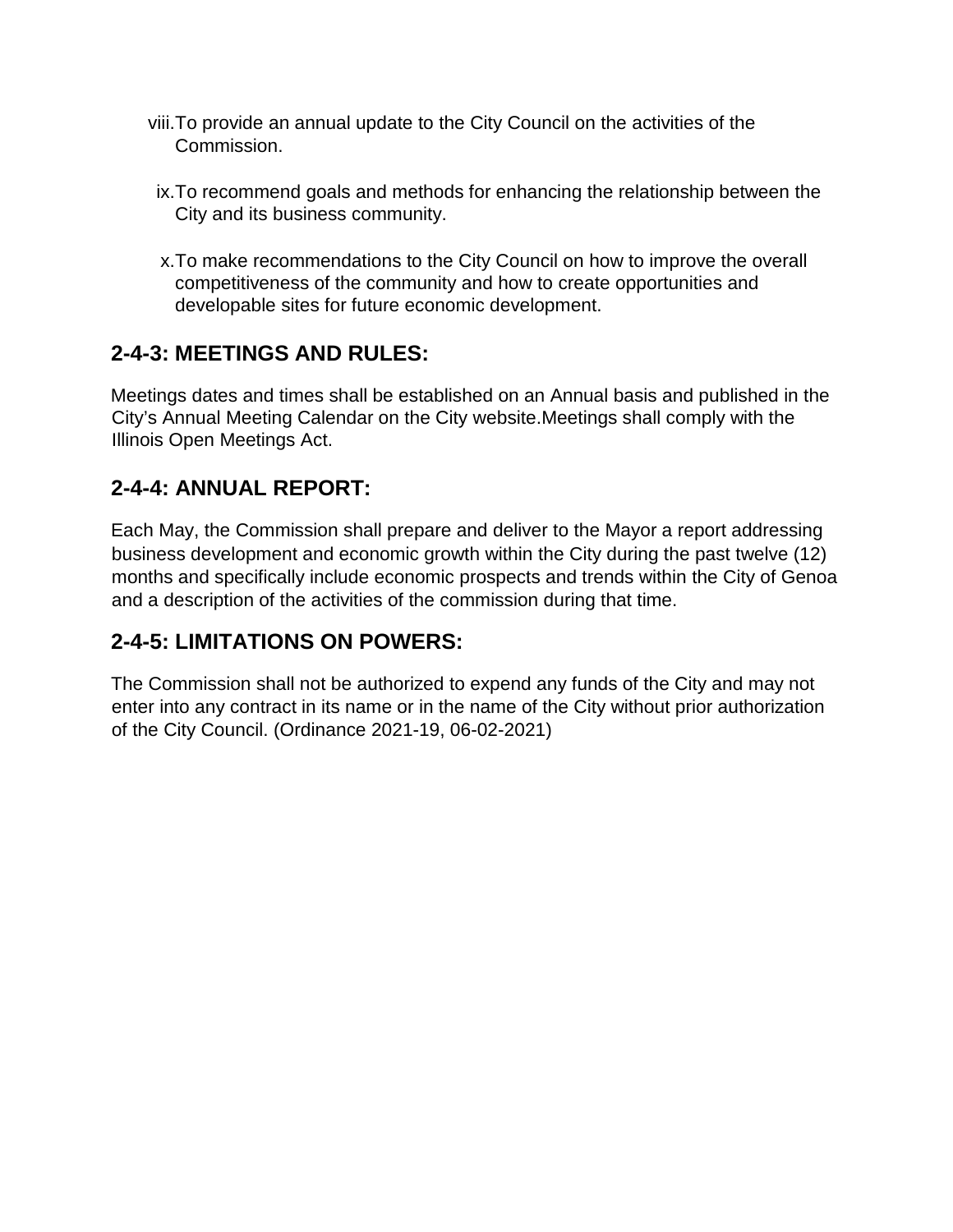# **CHAPTER 5 ELECTRICAL COMMISSION**

### **SECTION:**

#### **2-5-1: Commission Created; Duties**

### **2-5-1: COMMISSION CREATED; DUTIES:**

There is hereby created an Electrical Commission which shall be constituted and perform such duties as are set forth in the Illinois Municipal Code, chapter 65, article 11, division 37. (1978 Code §25.01)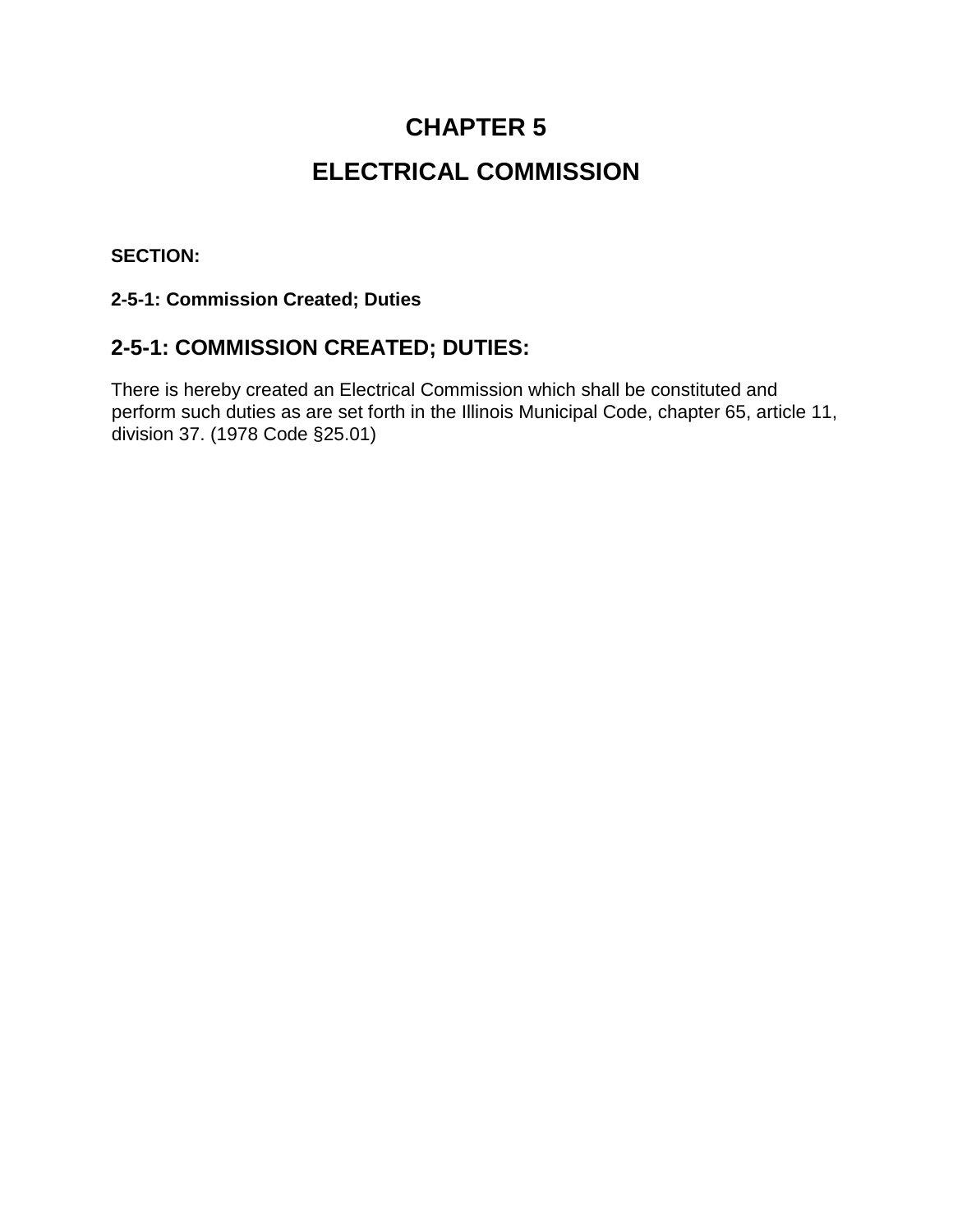# **BOARD OF LOCAL IMPROVEMENTS**

### **SECTION:**

### **2-6-1: Board Created; Composition**

### **2-6-1: BOARD CREATED; COMPOSITION:**

- A. There is established a Board of Local Improvements as provided by law. The Board of Local Improvements shall consist of the Mayor, the City Engineer and three (3) Aldermen. Aldermen shall be appointed by the Mayor. The Mayor shall be president of the Board.
- B. The Board of Local Improvements shall perform all duties and carry out all provisions of said Board as provided by law. (Ord. 827, 6-8-93)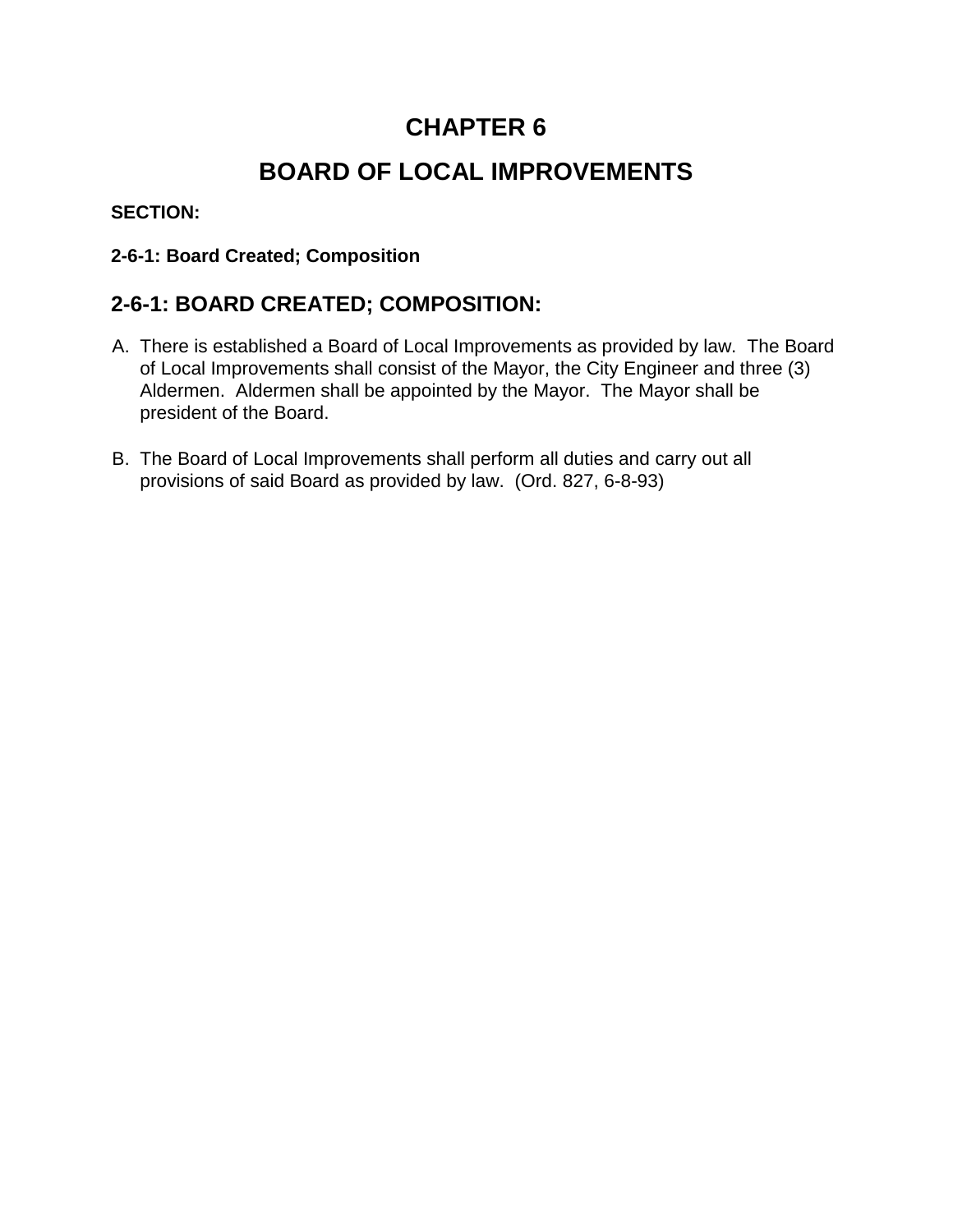# **CHAPTER 7 CITY TREE BOARD**

#### **SECTION:**

- **2-7-1: Creation and Establishment**
- **2-7-2: Terms of Office**
- **2-7-3: Operation**
- **2-7-4: Compensation**
- **2-7-5: Tree Board/Director of Public Works; Duties**
- **2-7-6: Review by City Council**

### **2-7-1: CREATION AND ESTABLISHMENT:**

There is hereby created and established a City Tree Board for the City of Genoa which shall consist of five (5) members, chosen from citizens who are residents of the City or who have a demonstrated interest in the City. Members shall be appointed by the Mayor with the advice and consent of the City Council. (Ord. 868, 7-12-94)

### **2-7-2: TERMS OF OFFICE:**

The term of the five (5) persons to be appointed by the Mayor shall be three (3) years except that the term of two (2) of the members appointed to the first Board shall be for only one year and the term of two (2) members of the first Board shall be for two (2) years. In the event that a vacancy shall occur during the term of any member, his successor shall be appointed for the unexpired portion of the term. (Ord. 868, 7-12-94)

### **2-7-3: OPERATION:**

The Board shall choose its own officers, make its own rules and regulations, and keep a journal of its proceedings. A majority of the members shall be a quorum for the transaction of business. (Ord. 868, 7-12-94)

### **2-7-4: COMPENSATION:**

Members of the Board shall serve without compensation. (Ord. 868, 7-12-94)

### **2-7-5: TREE BOARD/DIRECTOR OF PUBLIC WORKS; DUTIES:**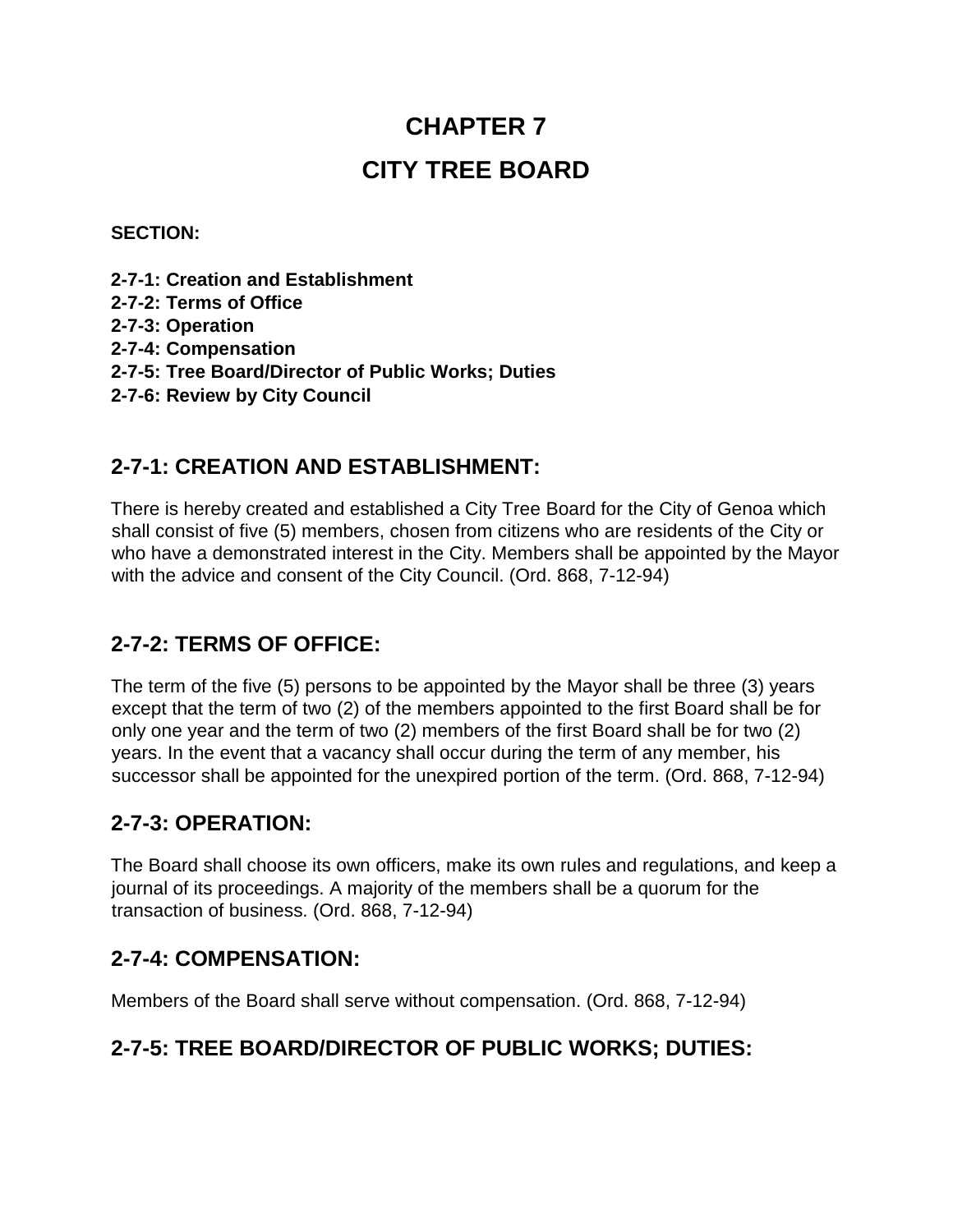- A. The Urban Forestry Plan provides information that is essential to sustaining the City's urban forest and is used in the planning process that identifies the current conditions of the trees to determine the future needs of the City's forestry program. Like most management plans, the plan needs to be updated from time to time to reflect current trends, new information, and to assess past practices.
- B. Urban Forestry Plan Update: The Tree Board shall make every effort on a yearly basis to review and provide the Planning Department with their recommendation to make certain changes to the Urban Forestry Plan. The Planning Department shall review the Tree Boards' recommended changes and upon acceptance submit a report to the City Council. Any updates or changes to the Urban Forestry Plan is a matter of policy and no official action is necessary, unless otherwise determined by the Planning Department, and at which time, the matter would be placed on a regular scheduled City Council meeting agenda to be considered.
- C. Available to the Public: The Urban Forestry Plan and the "Arboricultural Specifications Manual" and all revisions and amendments thereto, to be available for public inspection at the Finance Office.
- D. Information and Education Program: The Tree Board shall provide public information and education that will encourage the planting, maintenance, or removal of trees, shrubs, and other plants on private property in furtherance of the goals of the Urban Forestry Plan.
- E. Administration: The Director of Public Works shall administer the tree ordinances, and the provisions of the "Arboricultural Specifications Manual".
- F. Enforcement: The Director of Public Works shall cause to happen whatever acts are necessary, including the planting and maintenance of trees and the removal of undesirable trees, shrubs, and other plants located on City-owned property, to ensure that all trees, shrubs, and other plants located on City-owned property conform with the Urban Forestry Plan, the "Arboricultural Specifications Manual", and related ordinances. Pursuant to this duty, the Director of Public Works, in accordance with normal City procedures regarding contracts, may arrange contractual agreements.
- G. Permits:
	- 1. Compliance Agreement: Permits shall be issued at the Municipal Building, as are required by ordinance and shall obtain as a condition precedent to the issuance of such permits the written agreement of each person who applies for such permits that he or she will comply with the requirements of said ordinances and with the regulations and standards of the "Arboricultural Specifications Manual". (Ord 2015-19, 10-6-2015)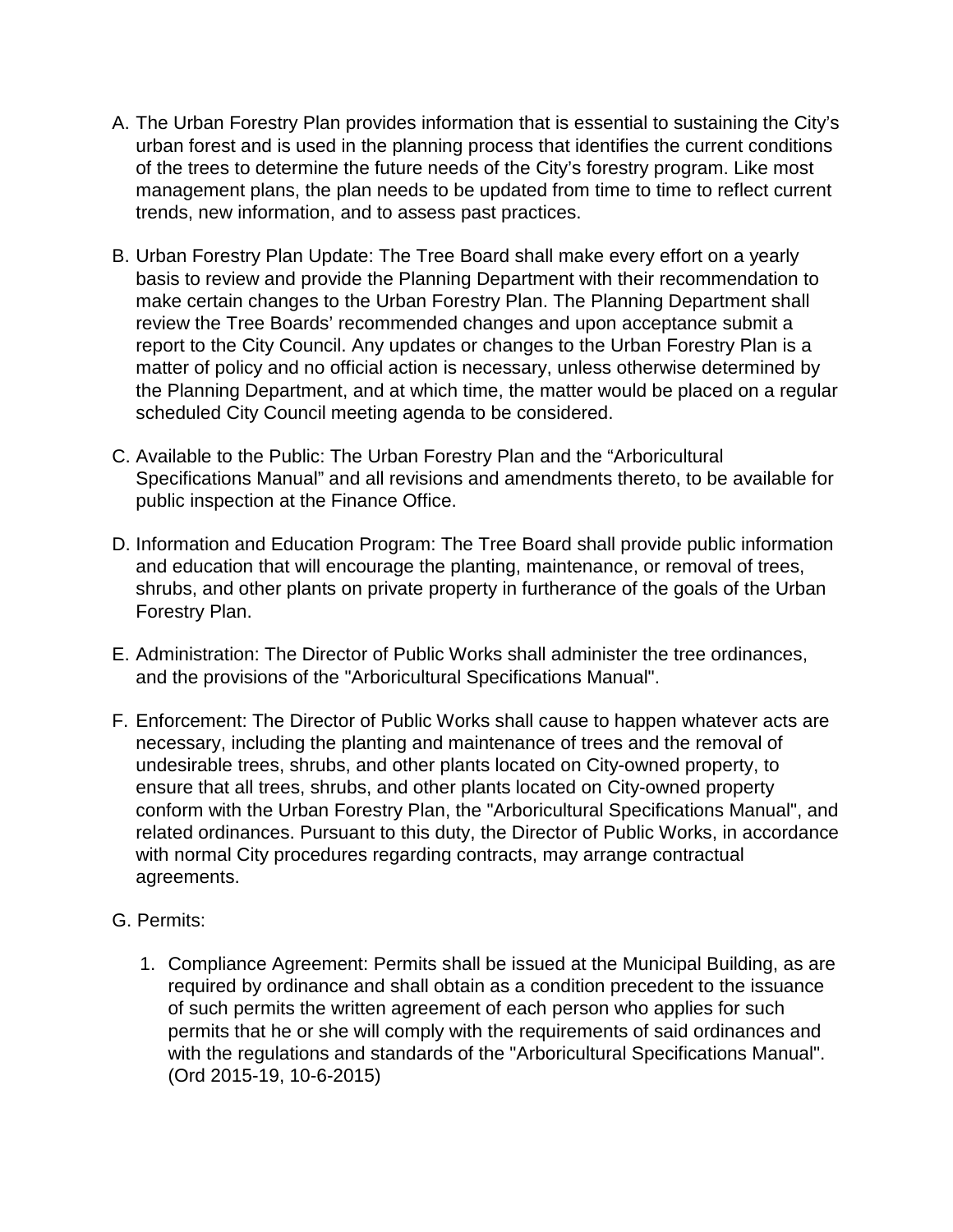- 2. Inspection: The Director of Public Works shall have the right to inspect all work performed pursuant to such permits.
- 3. Notice of Noncompliance: If the Director of Public Works finds that the work performed is not in compliance with the requirements of said ordinances or with the regulations or standards of the "Arboricultural Specifications Manual", the Director of Public Works shall provide written notice of his/her findings to the permit applicant. The notice shall cite appropriate sections of ordinance in violation thereof; and
	- a. The permit shall be nullified and shall be void, and
	- b. The Director of Public Works may issue a written order that the permit applicant cease and desist all work for which the permit was required, and
	- c. The permit applicant shall be subject to penalty as prescribed by ordinance, and
	- d. The Director of Public Works may take steps to correct the results of the noncomplying work, and the reasonable costs of such steps shall be charged to the permit applicant. (Ord. 868, 7-12-94) (Ord 2011-31, 10-18-2011)

# **2-7-6: REVIEW BY CITY COUNCIL:**

The City Council shall have the right to review the conduct, acts, and decisions, of the City Tree Board. Any person may appeal from any ruling or order of the City Tree Board to the City Council who may hear the matter and make final decisions. (Ord. 868, 7- 1294)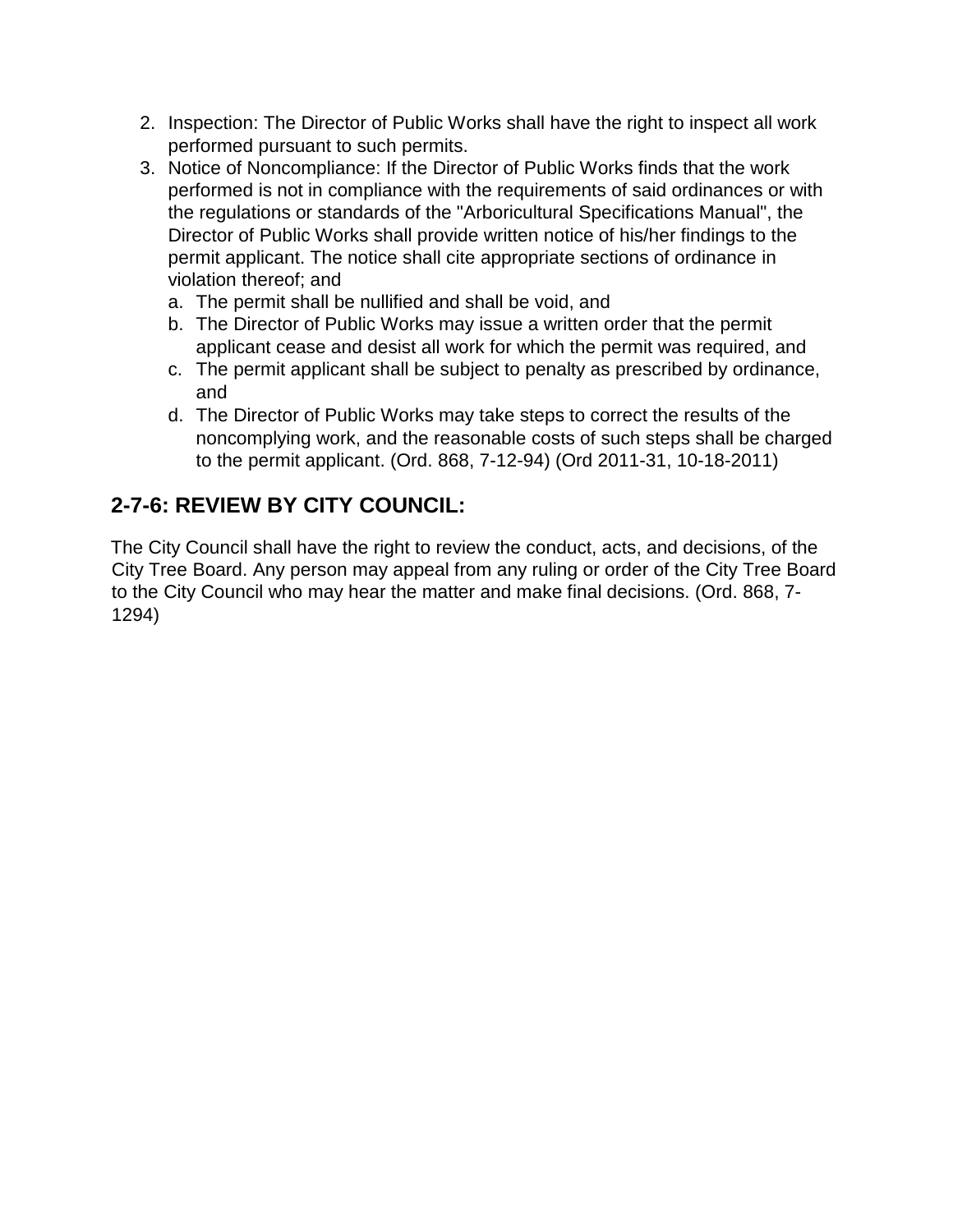# **POLICE PENSION BOARD OF TRUSTEES**

**SECTION:** 

**2-8-1: Board Created; Purpose 2-8-2: Operation 2-8-3: Duties**

### **2-8-1: BOARD CREATED; PURPOSE:**

The Police Pension Board of Trustees was created for the purpose of participating in the benefits of the Police Pension Fund. The Police Pension Board of Trustees are defined, respectively, as full time police officers or full-time police officers entitled to participate in the benefits of said Pension Find as provided by Article 3 in said Illinois Compiled Statutes Pension Code Board of Trustees of said Pension Fund.

### **2-8-2: Operation:**

Such board shall be appointed and elected as therein provided; shall exercise such powers and perform such duties that shall be required of them by law. All monies and securities belonging to said fund shall be held by the Municipal Treasurer subject to the order of the Board of Trustees of the Pension Fund. An annual list of beneficiaries and report of funds shall be made as required by law. Members of said Board of Trustees of the Pension Fund shall serve without compensation.

### **2-8-3: Duties**

The rights, powers, duties and functions of said Board and the members thereof, as such, and the rights and benefits of the various beneficiaries of the Pension Fund shall be ad are hereby declared to be in accordance with the law and particularly of Article 3 of the Illinois Compiled Statutes Pension Code and all amendments thereof. (Ord. 2017- 8, 03-07-2017)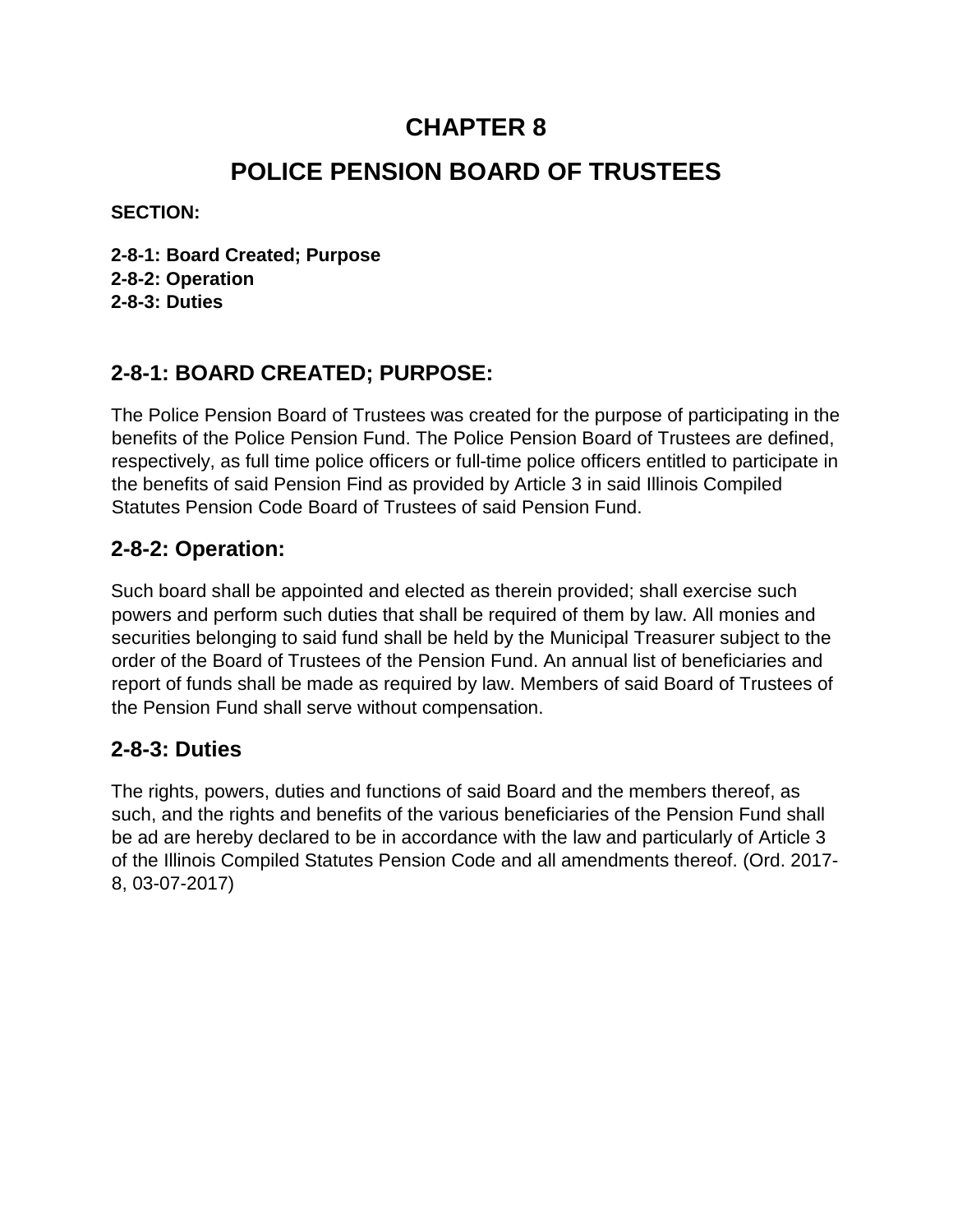# **CHAPTER 9 DOWNTOWN BEAUTIFICATION COMMISSION**

### **SECTION:**

- **2-9-1: Creation, Composition and Terms**
- **2-9-2: Mission and Duties**
- **2-9-3: Meetings and Rules**

### **1-9-1: CREATION, COMPOSITION AND TERMS:**

- A. A Downtown Beautification Committee is hereby authorized and established.
- B. Appointment and Terms. The Beautification Committee shall consist of five (5) members appointed by the Mayor with the consent of the City Council with each member appointed for a term of 5 years.
- C. Officers: The Mayor shall designate with the confirmation by the City Council, one of the members of the Downtown Beautification Committee as a Chairman for a period of one year. Committees, as deemed necessary to carry out the activities of the Commission, shall be appointed by the Chairman.
- D. Ex Officio Members: The Mayor and one Alderman and one Economic Development Commission member chosen by the Mayor shall serve as ex officio members of the Commission.

### **1-9-2 MISSION AND DUTIES:**

The purpose of the Downtown Beautification Commission is to improve the aesthetics yet preserve the historic nature of the downtown in order to attract and retain businesses.

- A. To recommend to the City Council all programs of any description or variety calculated to enhance the appearance of Downtown Genoa, including but not limited to recommendations for priorities of City action and changes in the City of Genoa or other ordinances adopted by the City Council;
- B. To work with appropriate City personnel to establish means to elicit volunteer participation in beautification projects;
- C. To serve as an advisory body to the City Council and City Administrator and other City Officials in developing plans for projects involving City Beautification.